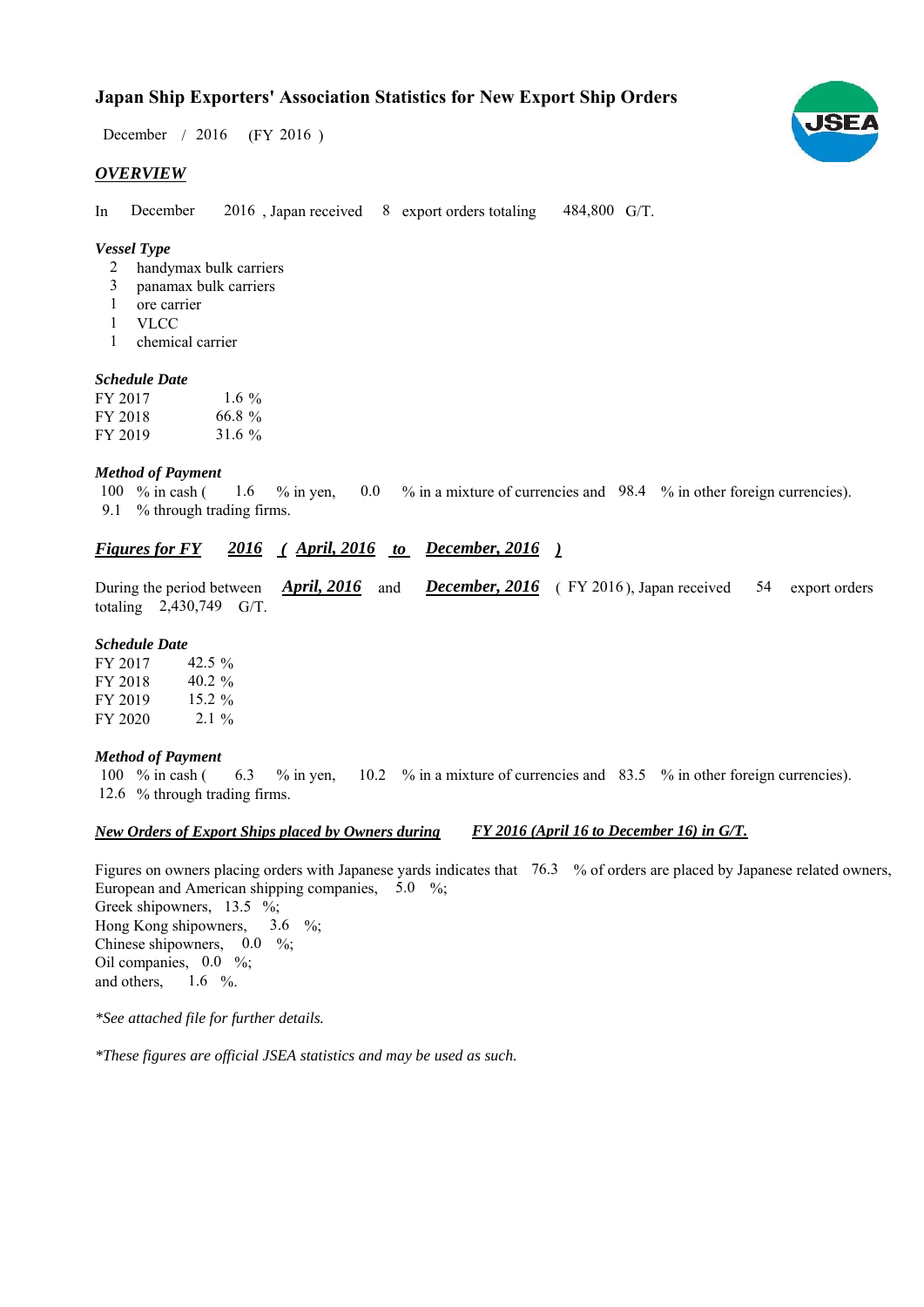## New Export Orders Placed in December 2016 (FY 2016) Based on Fiscal Year

JSEA (January 2017)

| Description              | Apr 15 to Mar 16 |            | Apr 16 to Aug $16$ |          | September 2016 |         | October 2016 |         | November 2016 |         | December 2016 |         | Apr 16 to Dec 16 |           | Jan 16 to Dec $16$ |           |
|--------------------------|------------------|------------|--------------------|----------|----------------|---------|--------------|---------|---------------|---------|---------------|---------|------------------|-----------|--------------------|-----------|
|                          | No.              | G/T        | No.                | G/T      | No.            | G/T     | No.          | G/T     | No.           | G/T     | No.           | G/T     | No.              | G/T       | No.                | G/T       |
| General Cargos           | 49               | 4,315,137  |                    |          |                |         |              |         |               |         |               |         |                  |           |                    |           |
| <b>Bulk Carriers</b>     | 232              | 9,138,799  | 23                 | 938,950  |                | 175,500 |              | 80,400  |               | 112.700 |               | 317,200 | 39               | 1,624,750 |                    | 2,181,850 |
| Tankers                  | 108              | 6,723,599  |                    | 356,999  |                | 13.400  |              | 44,400  |               | 223,600 |               | 167,600 |                  | 805,999   |                    | 1,534,199 |
| <b>Combined Carriers</b> |                  |            |                    |          |                |         |              |         |               |         |               |         |                  |           |                    |           |
| Others                   |                  |            |                    |          |                |         |              |         |               |         |               |         |                  |           |                    |           |
| Total                    | 389              | 20,177,535 | 32                 | .295,949 |                | 188,900 |              | 124.800 |               | 336,300 |               | 484,800 | 54               | 2,430,749 |                    | 3,716,049 |
| FY 2016 / FY 2015 (%)    |                  | $*156.6$   |                    | 12.3     |                | 12.4    |              | 3.OI    |               | 30.7    |               | 21.4    |                  | 12.9      |                    | ** $16.7$ |
| In CGT                   |                  | 9,502,859  |                    | 584,729  |                | 95,367  |              | 58,678  |               | 124,285 |               | 185,332 |                  | 1,048,391 |                    | 1,576,163 |

*Figures for shipbuilding orders of 500 G/T and over for export as steel vessels placed with JSEA members are covered.*

\*FY 2015/FY2014

\*\*Calendar Year 2016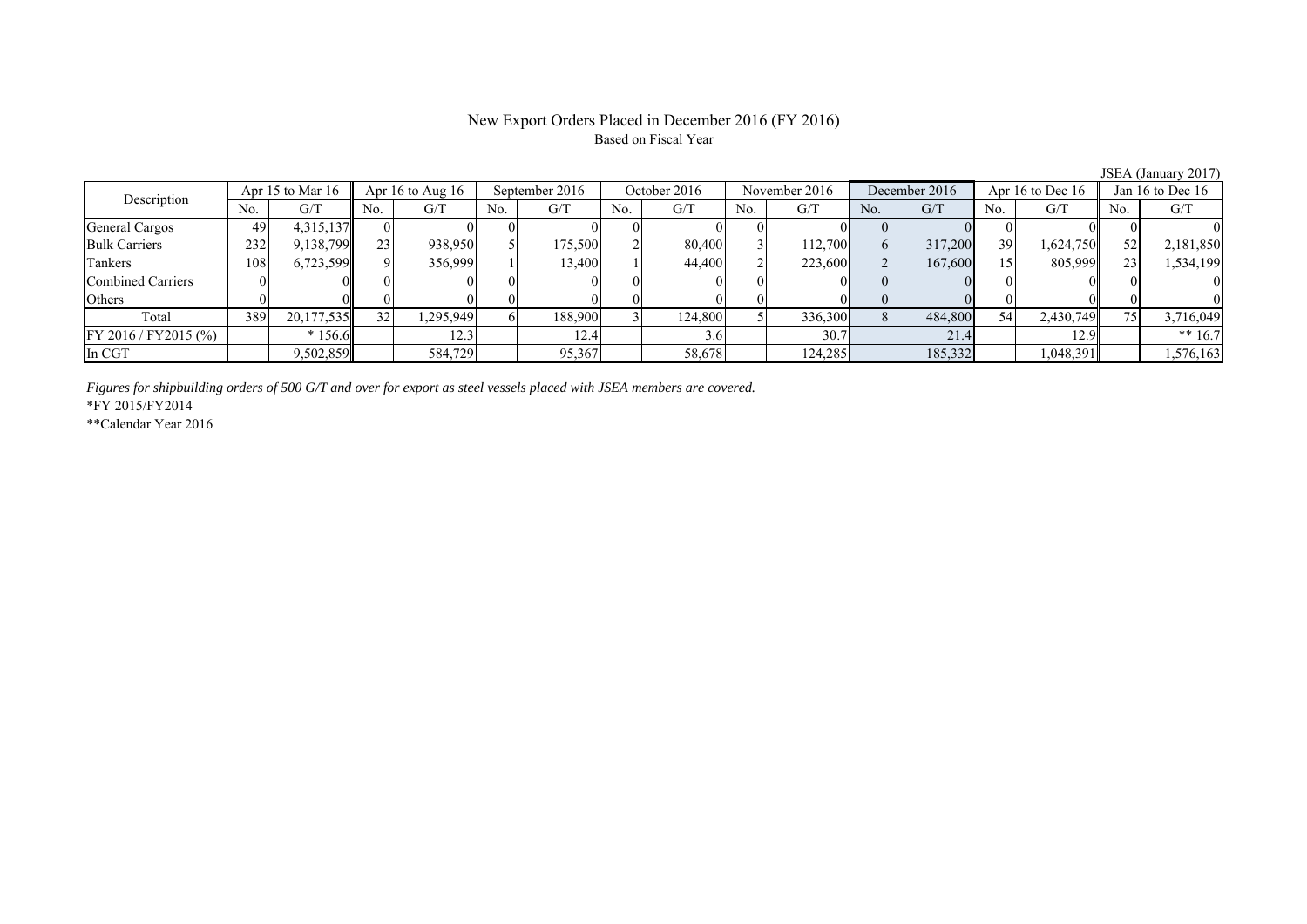# Export Ships Delivered in December 2016 (FY 2016) Based on Fiscal Year

|                          |                    |            |     |                    |                 |                |     |              |     |               |     |               |     |                    |     | 0.01111100011120111 |  |
|--------------------------|--------------------|------------|-----|--------------------|-----------------|----------------|-----|--------------|-----|---------------|-----|---------------|-----|--------------------|-----|---------------------|--|
| Description              | Apr 15 to Mar $16$ |            |     | Apr 16 to Aug $16$ |                 | September 2016 |     | October 2016 |     | November 2016 |     | December 2016 |     | Apr 16 to Dec $16$ |     | Jan 16 to Dec 16    |  |
|                          | No.                | G/T        | No. | G/T                | No.             | G/T            | No. | G/T          | No. | G/T           | No. | G/T           | No. | G/T                | No. | G/T                 |  |
| General Cargos           | 16                 | 1,018,573  |     | 189.604            |                 | 144,285        |     | 75,036       |     | 144,285       |     |               |     | 553,210            |     | 944,726             |  |
| <b>Bulk Carriers</b>     | 252                | 9,860,726  | 85  | 3,240,471          | 21 <sub>1</sub> | 929,516        |     | 509,086      | 13  | 559,193       |     | 103,043       | 137 | 5,341,309          | 226 | 9,025,198           |  |
| Tankers                  | 22                 | 801,222    |     | 630.668            |                 | 47.995         |     |              |     | 324,302       |     |               |     | 1,002,965          | 30  | 1,539,730           |  |
| <b>Combined Carriers</b> |                    |            |     |                    |                 |                |     | $\Omega$     |     |               |     |               |     |                    |     |                     |  |
| Others                   |                    | 156.815II  |     |                    |                 |                |     | 01           |     |               |     |               |     |                    |     | 147,546             |  |
| Total                    | 294                | 11,837,336 | 103 | 4,060,743          | 23              | .121,796       |     | 584,122      | 18  | 1,027,780     |     | 103,043       | 163 | 6,897,484          | 274 | 11,657,200          |  |
| FY 2016 / FY 2015 (%)    |                    | $*100.6$   |     | 91.0               |                 | 113.0          |     | 82.4         |     | 190.3         |     | 27.6          |     | 97.5               |     | ** $105.9$          |  |
| In CGT                   |                    | 5,728,124  |     | 1,950,114          |                 | 491,029        |     | 283,407      |     | 433,445       |     | 56,545        |     | 3,214,540          |     | 5,550,565           |  |

*Deliveries of new shipbuilding orders of 500 G/T and over for export as steel vessels placed with JSEA members are covered.*

\*FY 2015/FY2014

\*\*Calendar Year 2016

JSEA (January 2017)